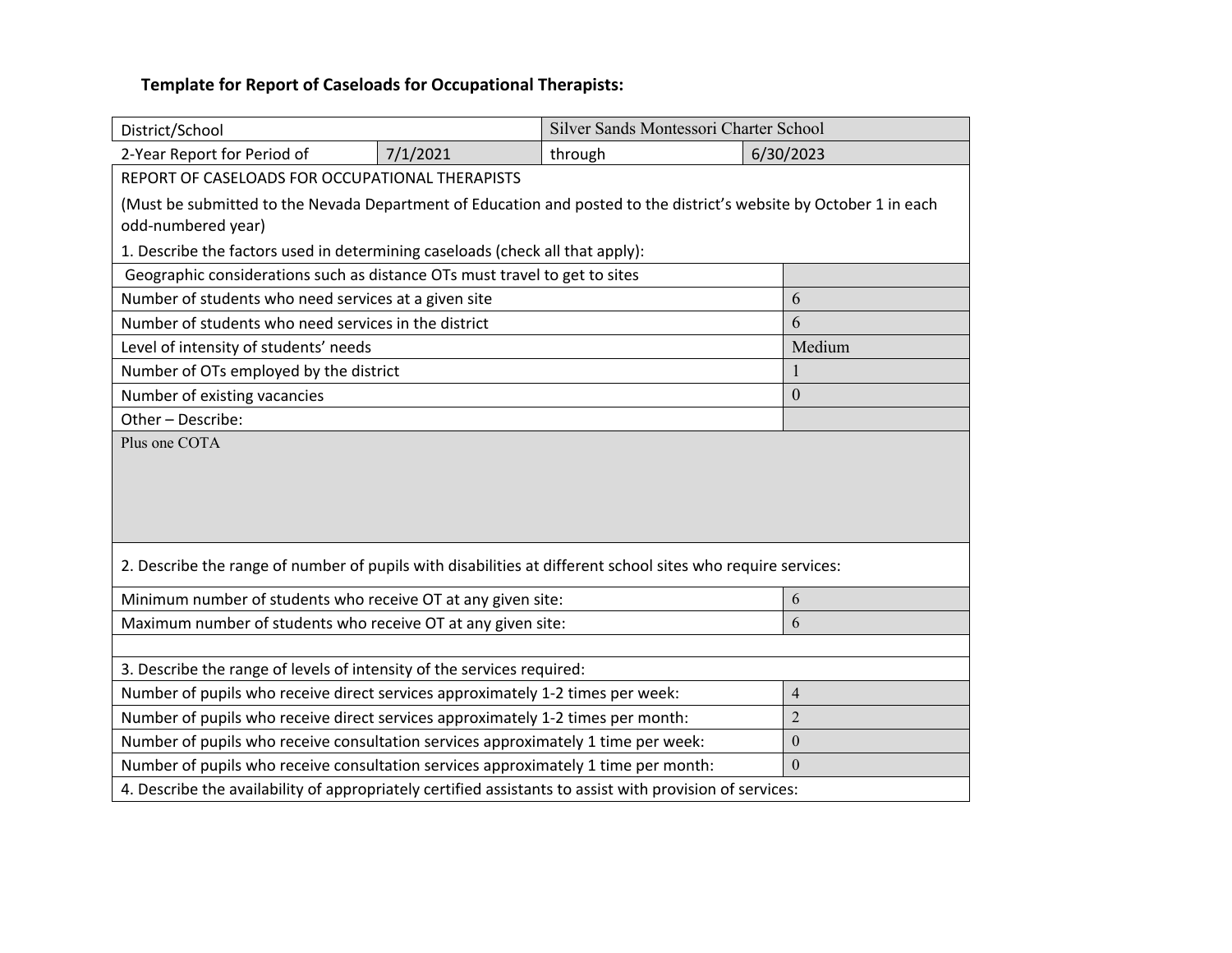| 5. Describe the geographic factors that affect the ability of therapists to travel to provide the services (check all that<br>apply and provide a brief description):                                                                                                                                                                            |           |
|--------------------------------------------------------------------------------------------------------------------------------------------------------------------------------------------------------------------------------------------------------------------------------------------------------------------------------------------------|-----------|
| Travel time / distance. Describe:                                                                                                                                                                                                                                                                                                                | <b>NA</b> |
|                                                                                                                                                                                                                                                                                                                                                  |           |
| Weather conditions. Describe:                                                                                                                                                                                                                                                                                                                    | <b>NA</b> |
| Other-Describe:                                                                                                                                                                                                                                                                                                                                  |           |
|                                                                                                                                                                                                                                                                                                                                                  |           |
|                                                                                                                                                                                                                                                                                                                                                  |           |
|                                                                                                                                                                                                                                                                                                                                                  |           |
|                                                                                                                                                                                                                                                                                                                                                  |           |
|                                                                                                                                                                                                                                                                                                                                                  |           |
| 6. Describe the degree to which the district expects occupational therapists to participate in meetings pertaining to the<br>pupils:                                                                                                                                                                                                             |           |
| Occupational therapists are expected to attend evaluation and IEP meetings on students for whom they provide services. If a OT cannot<br>attend the meeting, the OT can meet with the parent prior to the meeting, review present levels, goals, related service minutes, and<br>accommodations. Parent can excuse OT from meeting via an email. |           |
|                                                                                                                                                                                                                                                                                                                                                  |           |
| 7. Provide the number of occupational therapist vacancies experienced by the district in this<br>reporting period:                                                                                                                                                                                                                               |           |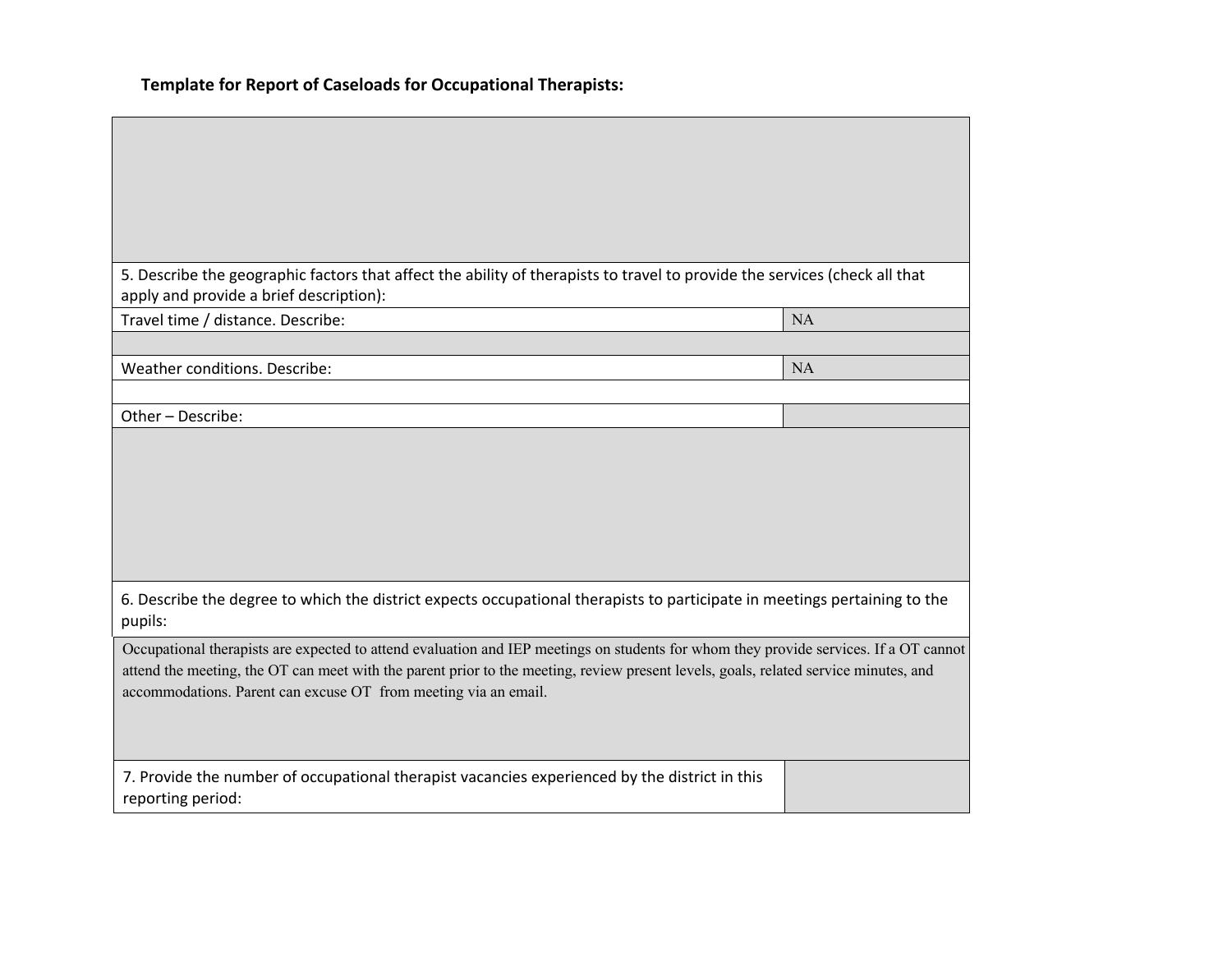8. Describe the efforts made by the district for the recruitment and retention of occupational therapists:

| <b>District</b>                                                               |                            | Silver Sands Montessori Charter School  |                          |                 |                     |                                   |  |
|-------------------------------------------------------------------------------|----------------------------|-----------------------------------------|--------------------------|-----------------|---------------------|-----------------------------------|--|
| 2-Year Report for Period of                                                   |                            | 7/1/2021                                | through                  |                 | 6/30/2023           |                                   |  |
| 9. List the number and caseload of each OT employed in this reporting period: |                            |                                         |                          |                 |                     |                                   |  |
| Full Time Occupational Therapists (OTs)                                       |                            | Part-Time Occupational Therapists (OTs) |                          |                 |                     |                                   |  |
| <b>Full-Time Ots</b><br>(FT OT)                                               | <b>Maximum</b><br>Caseload | Employee (E) or<br>Contracted (C)       | Part-Time OTs<br>(PT OT) | % FTE<br>Worked | Maximum<br>Caseload | Employee (E) or<br>Contracted (C) |  |
| FT OT #1                                                                      |                            |                                         | PT OT #1                 | .067            | 6                   | $\mathbf C$                       |  |
| FT OT #2                                                                      |                            |                                         | PT OT #2                 |                 |                     |                                   |  |
| FT OT #3                                                                      |                            |                                         | PT OT #3                 |                 |                     |                                   |  |
| FT OT #4                                                                      |                            |                                         | PT OT #4                 |                 |                     |                                   |  |
| FT OT #5                                                                      |                            |                                         | PT OT #5                 |                 |                     |                                   |  |
| FT OT #6                                                                      |                            |                                         | PT OT #6                 |                 |                     |                                   |  |
| FT OT $#7$                                                                    |                            |                                         | <b>PT OT #7</b>          |                 |                     |                                   |  |
| FT OT #8                                                                      |                            |                                         | PT OT #8                 |                 |                     |                                   |  |
| FT OT #9                                                                      |                            |                                         | PT OT #9                 |                 |                     |                                   |  |
| <b>FT OT #10</b>                                                              |                            |                                         | <b>PT OT #10</b>         |                 |                     |                                   |  |
| <b>FT OT #11</b>                                                              |                            |                                         | <b>PT OT #11</b>         |                 |                     |                                   |  |